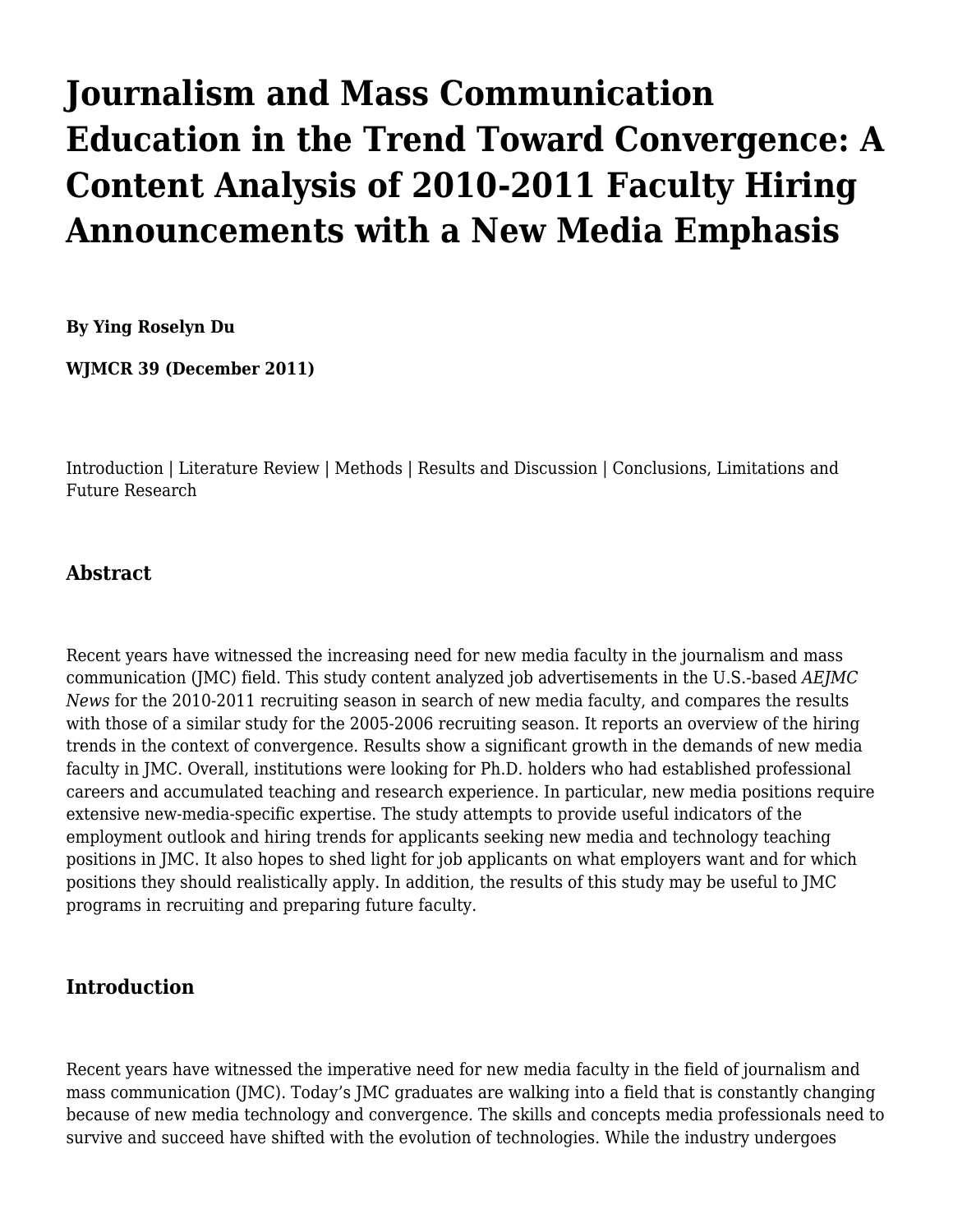#### revolutionary changes, are JMC schools following the same direction?

The comparison of two early studies on faculty job market in communication had shown evidence of the tendency. DeFleur content analyzed the faculty position announcements in all communication disciplines for the 1991-1992 recruiting season[.1](#page--1-0) After nine years, Downes and Jirari studied of hiring trends for the 1998-1999 academic year.[2](#page--1-0) They found that, compared to DeFleur's study, "the biggest difference" was the striking growth in the number of positions in the multimedia, digital communication and computer-related fields using new technologies.

In the past decade or so, new media and technologies are step-by-step becoming more and more interwoven into the fabric of our lives. As a reflection of this phenomenon, demand for new media classes has rapidly increased within communication schools, departments, and programs. How does the communication education job market respond to this? It can be expected that more faculty position openings demand new media expertise. But more importantly, what is the employment outlook for doctoral students completing their graduate work wishing to teach new-media related courses?

Since it is my perspective that most of the new media faculty positions are found related to the field of JMC, I focused on this field and investigated the faculty hiring announcements with a new media emphasis in JMC for the 2005-2006 recruiting season[3.](#page--1-0) The study is a content analysis of teaching positions advertised in a primary advertising vehicle for JMC faculty job announcements, *AEJMC News*, the newsletter of the Association for Education in Journalism and Mass Communication. It took its inspiration from and was designed and conducted in light of Merskin and Huberlie's 1995 and Downes and Jirari's 2002 studies, both of which covered the entire communication discipline.

As a further step of my 2009 work, the present study explores the faculty position advertisements with a new media emphasis for the 2010-2011 recruiting season. Both this and the 2009 study are parts of an on-going larger project that attempts to discover the longitudinal, chronological hiring trends for new media in JMC in recent years (1995 to present). In addition to the much longer period, the larger project will extend the source of faculty position announcements to include the newsletters from three major professional communication associations in the U.S.: the *AEJMC News*, the *NCA (National Communication Association) Spectra*, and the *ICA (International Communication Association) Newsletter*.

In the current study, attention was paid to credentials, requirements, duties, and expectations set forth in the faculty opening advertisements. The study attempts to provide useful indicators of the employment outlook and hiring trends for applicants seeking new media and technology teaching positions. It also seeks to enable applicants to have a better sense of what employers want and for which positions they should realistically apply. Additionally, the results of this study may be useful to JMC schools, departments, or programs recruiting and preparing future faculty.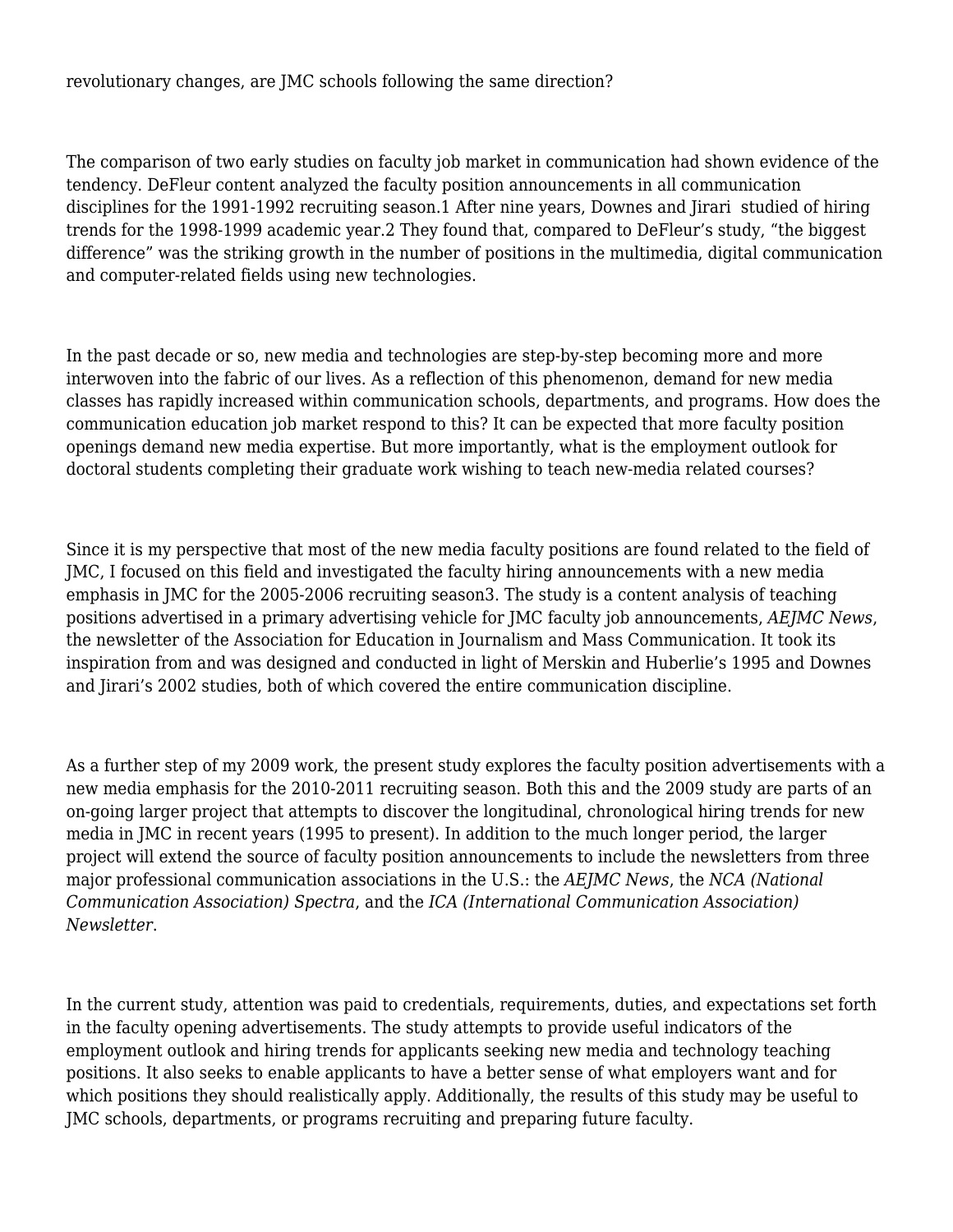# **Literature Review**

Past research has paid attention to the faculty hiring trends in the field. Several works have reported comprehensive overviews of the hiring trends in all communication disciplines. In an early study, DeFleur used government data, a survey of administrators throughout the U.S., and did a content analysis of faculty positions for the 1991-1992 recruiting season to determine the overall trends in undergraduate enrollments, retirements of professors and needs for additional faculty across the communication disciplines.

In this large project, 541 position announcements were categorized into 20 instructional fields: advertising, broadcasting, broadcast journalism, communication disorders, communication studies, cross cultural communication, film, interpersonal communication, journalism, magazine, mass communication, organizational communication, photography, print journalism, public relations, public speaking, rhetoric, persuasion, speech communication, and theater. However, there was no such category as multimedia, digital or computer-related field identified at that time.

Following DeFleur's work, Merskin and Huberlie examined announcements of positions for communication graduates. The authors attempted to draw conclusions about the nature of the advertised positions and the information the advertisements conveyed and looked for: the teaching rank and load; stated preference for candidate qualifications; and additional responsibilities, salaries and benefits such as summer teaching. In this study, the researchers identified the same instructional areas as in DeFleur's 1993 study, still with no category as multimedia, digital or computer-related.

Big changes have taken place since 1995, the so-called "Year of the Internet.["4](#page--1-0) There has been a tremendous increase in the number of Internet users, as well as the amount of the Internet resources. In a survey to JMC educators by Sutherland, the respondents agreed that programs without a significant Web presence were ignoring the impact of technology on the field.8 In their 2002 study of hiring trends in the communication disciplines, Downes and Jirari content analyzed 803 announcements for the 1998-1999 academic year in the same professional publications as in Merskin and Huberlie's 1995 stud[y5](#page--1-0). "New media" debuted in this study as a new instructional area, in addition to the 20 identified in DeFleur's 1993 work. Downes and Jirari noted a large number of positions in multimedia, digital communication and computer-related fields using new technologies. This area ranked number 2 among the 21 instructional areas identified and represented 9% of all advertised positions. Five years later, I discovered, for the 2005-2006 recruiting season, 31% of the job announcements were seeking new-media-related faculty in the field of JMC.[6](#page--1-0)

#### **Implementing Courses with Web Features Is Imperative**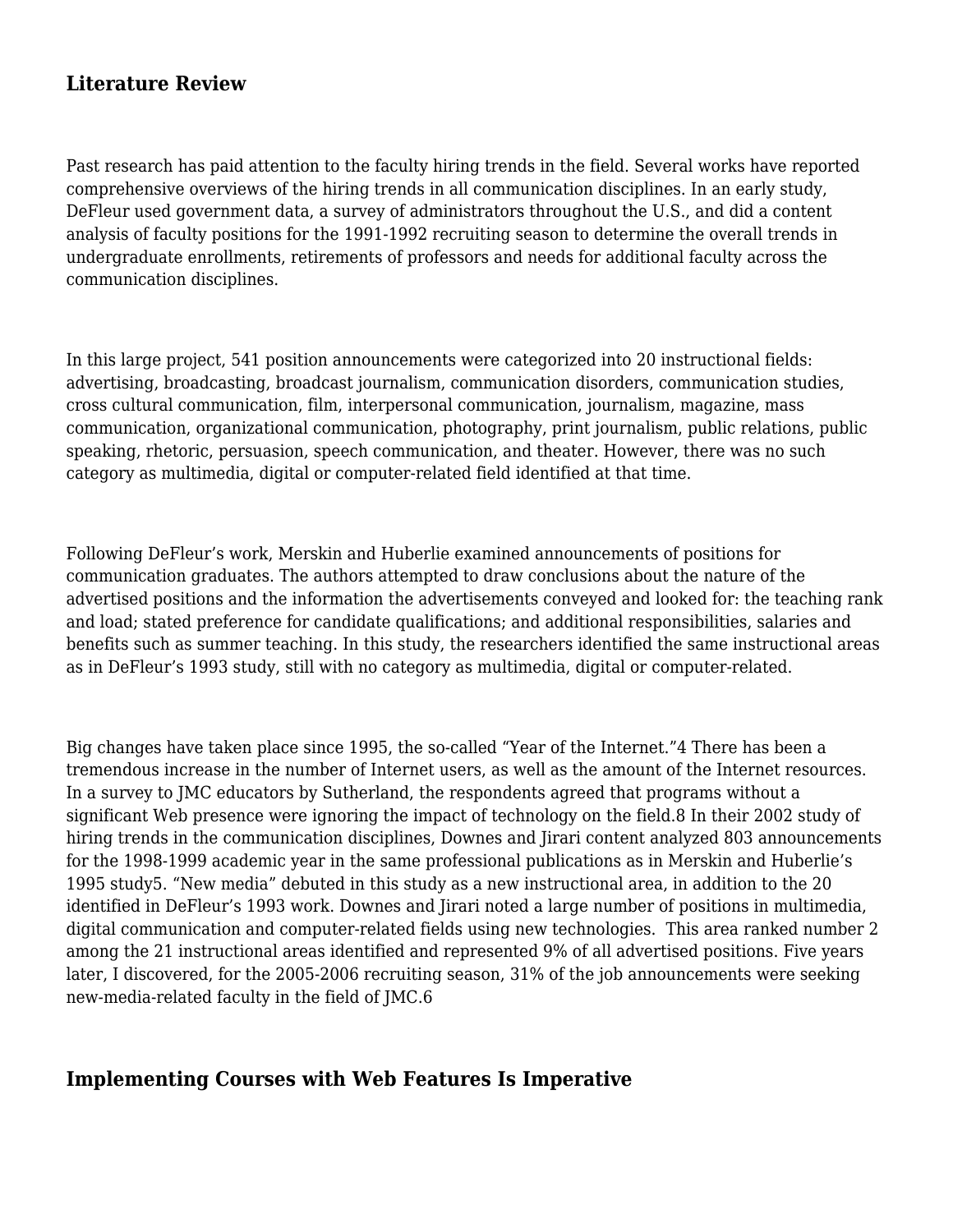Higher education institutions nowadays face many external and internal pressures to become more actively involved in the educational applications of new technologies.[7](#page--1-0) The overwhelmingly rapid development of digital technology underscores the importance of JMC issues confronting us. For example, journalism professionals, educators and students are actively participating in or are at least passively experiencing a transition between traditional print and broadcast emphases in journalism training and a profession increasingly influenced by new media and technologies. The Internet is transforming how communication professionals and journalists do their work. The new generation of students is urged to combine basic skills in writing and thinking with new media coursework[.8](#page--1-0)

Sutherland surveyed all of the 189 active 1999-2000 Association of Schools of Journalism and Mass Communication (ASJMC) administrators regarding the diffusion of JMC courses with Web features[.9](#page--1-0) Analysis of the descriptive statistics suggested that administrators perceived an extensive set of needs and imperatives that might be contributing to the implementation of this innovation. Sutherland suggested that organizations must respond to these stresses and organizations were more likely to respond when the environment is rapidly changing. The survey data indicated nearly six of 10 programs began implementing courses with Web features within six years of the introduction of the Web in 1990, with another third of the programs implementing Web course features a few years after the majority. By 1999, all the programs implemented Web features into their courses. Based on the survey findings, Sutherland contended schools might consider innovations such as the Web in order to remain competitive and to attract the best students.

# **Technology Is Crucial in a JMC Program**

Years ago, critics chided journalism education for failing to provide their students with the electronic information gathering skills they would need in the professional workplace.[10 S](#page--1-0)ome of the problems impeding the adoption of information technology in the classroom were lack of finances, equipment, instructors and interest. At the time, about 70% of journalism program directors across the country indicated they had no plans to offer online searching skills.[11 A](#page--1-0) recent study by Adams surveyed print journalism majors nationwide and found the respondents' preparedness to practice technology-related skills was still low[.12](#page--1-0)

To study the impact of technological change on journalism education, Voakes, Beam and Ogan telephone interviewed the directors, deans or chairpersons of 58 JMC programs in the U.S[.13](#page--1-0) Most of the respondents agreed JMC graduates needed to learn the latest technologies, and journalism faculty needed to be able to teach them. Almost all respondents agreed "it is important for JMC programs to keep up with the latest technological changes in media industries." Respondents unanimously agreed it was important for JMC graduates to know how to search for information online, and more than 90% of them agreed that, correspondingly, it was important for faculty to be able to teach searching for information online. The importance for JMC graduates to know how to prepare information for publishing online also received agreement from most of the respondents. Nearly 80% of the respondents agreed it was important "that faculty be able to teach skill courses involving the Web, such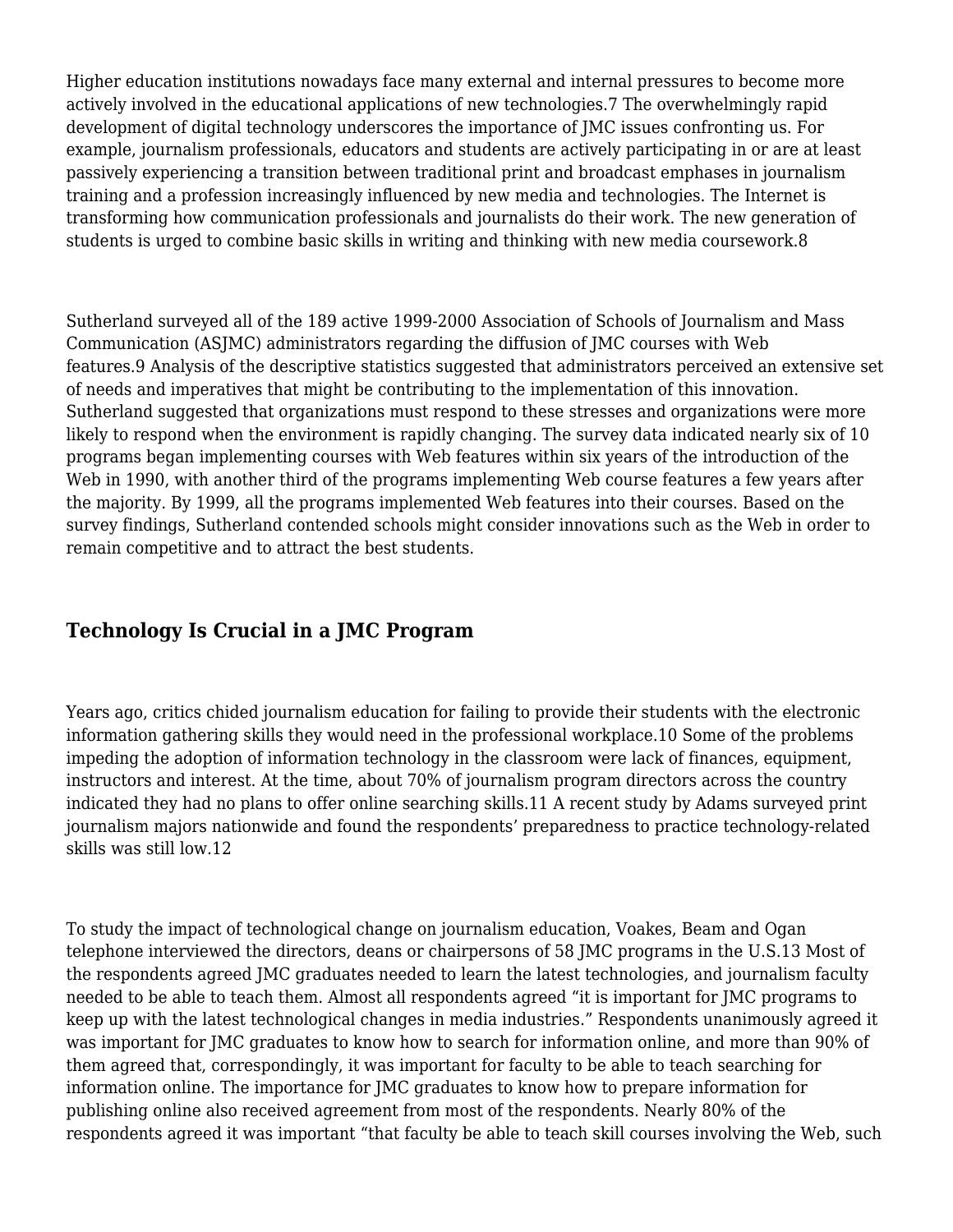as Web design" and "for students to be taught with the latest technology available."

According to Davenport, Fico and DeFleur, journalism programs now have recognized the importance of the Internet and other new technologies[.14](#page--1-0) They noted that it was unlikely many journalism program graduates would find themselves at a loss if expected to use this source on the first day of employment. They also observed that many, although not all, students would also found themselves familiar with the use of online databases or newspaper archives on the job. Davenport et al. also pointed out that, in fact, students fortunate enough to leave programs with exposure to new media technologies had a significant advantage in the job market.

As Phipps reported in her *Electronic Media* article, many JMC schools in the U.S. started expanding their *newmedia* curricula by the end of the 20th century.[15](#page--1-0)ournalism and Mass Communication moved into a \$9.25 million drastically remodeled facility. Another \$2 million was being spent on equipment, and an additional \$1 million was added to the salary budget for a director of *new media education* and eight *new* faculty members. Similarly, the Medill School of *Journalism* at Northwestern University was constructing a *new* building to house ingredients for *media* convergence, including *newmedia* and broadcast labs as well as space for online advertising and public relations studies. According to the head of the *new media* program, two additional *new media*faculty members had been hired in 2000, and the school was expanding its use of adjunct faculty from Chicago's *new media* community.

The new media landscape continues to change dramatically in the past decade. What is going on now? Are JMC programs in search of more new media faculty? Do faculty position announcements reflect such a change? What information do these advertisements actually convey? What kind of qualifications do these JMC programs specifically seek? This study compared more recent data to the author's 2009 study, attempting to find updated answers to these questions.

#### **Method**

#### **Defining "New Media"**

The first step of this current study was to identify new-media-related faculty position advertisements. As mentioned in my 2009 work, defining "new media" turned out to be quite challenging.[16](#page--1-0) It seemed the term "new media" meant different things to different employers. Therefore, previous research was consulted to help define "new media."

In Panici's survey of new media instructors in all programs belonging to the ASJMC, respondents were asked to define the term "new media" as they use it in the introductory mass communication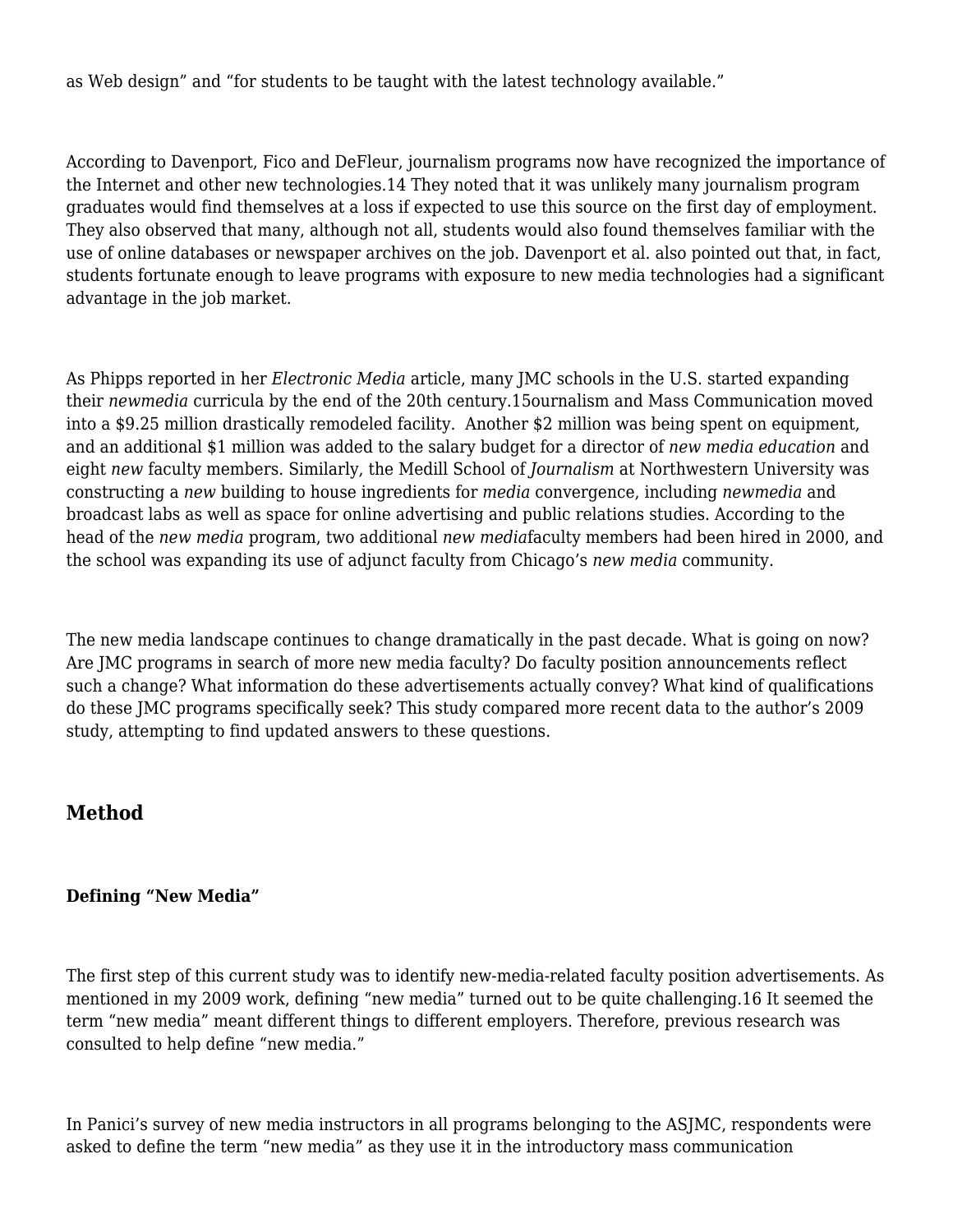course[.17](#page--1-0) While the responses were quite varied, Panici's analysis of the qualitative data revealed several themes for the definition of new media. First, a majority of the sample explicitly used the terms Internet and World Wide Web as their definition of new media[.18](#page--1-0) A second theme identified by a majority of the respondents in the Panici survey included the "use of computers" as a way to define new media[.19](#page--1-0) The use of the term "digital" was the third theme apparent in the various definitions of new media[.20](#page--1-0) The term "interactive" served as the fourth theme apparent in the various definitions of new media[.21](#page--1-0)

In light of Panici's findings, this study includes faculty position announcements using the terms "Internet," "Web," "online," "computer," "technology," "digital," and "interactive."

# **Variables and Data Collection**

Data were collected through a content analysis. The unit of analysis is the individual faculty position opening[.22](#page--1-0) All advertisements for faculty positions appearing in one of the five issues of the bimonthly *AEJMC News* (July, September, November 2010; January, March 2011[23](#page--1-0)) were collected. This is the vehicle in which openings for JMC faculty are typically advertised.

A range of information presented in the announcements was identified through the coding system. Variables, some adopted from Merskin and Huberline's and Downes and Jirari's works[,24,25](#page--1-0) included four broad categories: 1) general information about the position, such as name of school, faculty position rank, instructional area, teaching load, additional non-teaching responsibilities; 2) candidate qualifications, such as degree required, professional, teaching, and research experience, publication, experience working with a diverse population; 3) salary and other benefits; 4) application materials requested, such as curriculum vitae, statement of interests, letters of recommendation, writing sample, teaching evaluations, syllabi, etc.

#### **Results and Discussion**

#### **Ratio of Job Announcements for New Media Faculty**

During the 2010-2011 recruiting season, 56 position openings solicited JMC faculty candidates in *AEJMC News*. Job announcements irrelevant to new media were first sorted out. This screening process resulted in 29 remaining position openings[.26](#page--1-0) That is, 51.8% of the positions for the 2010-2011 recruiting season are seeking new-media-related faculty, which is 20% more than what the author found for the 2005-2006 recruiting season.[27](#page--1-0) In that study, 46 new-media-related faculty positions were found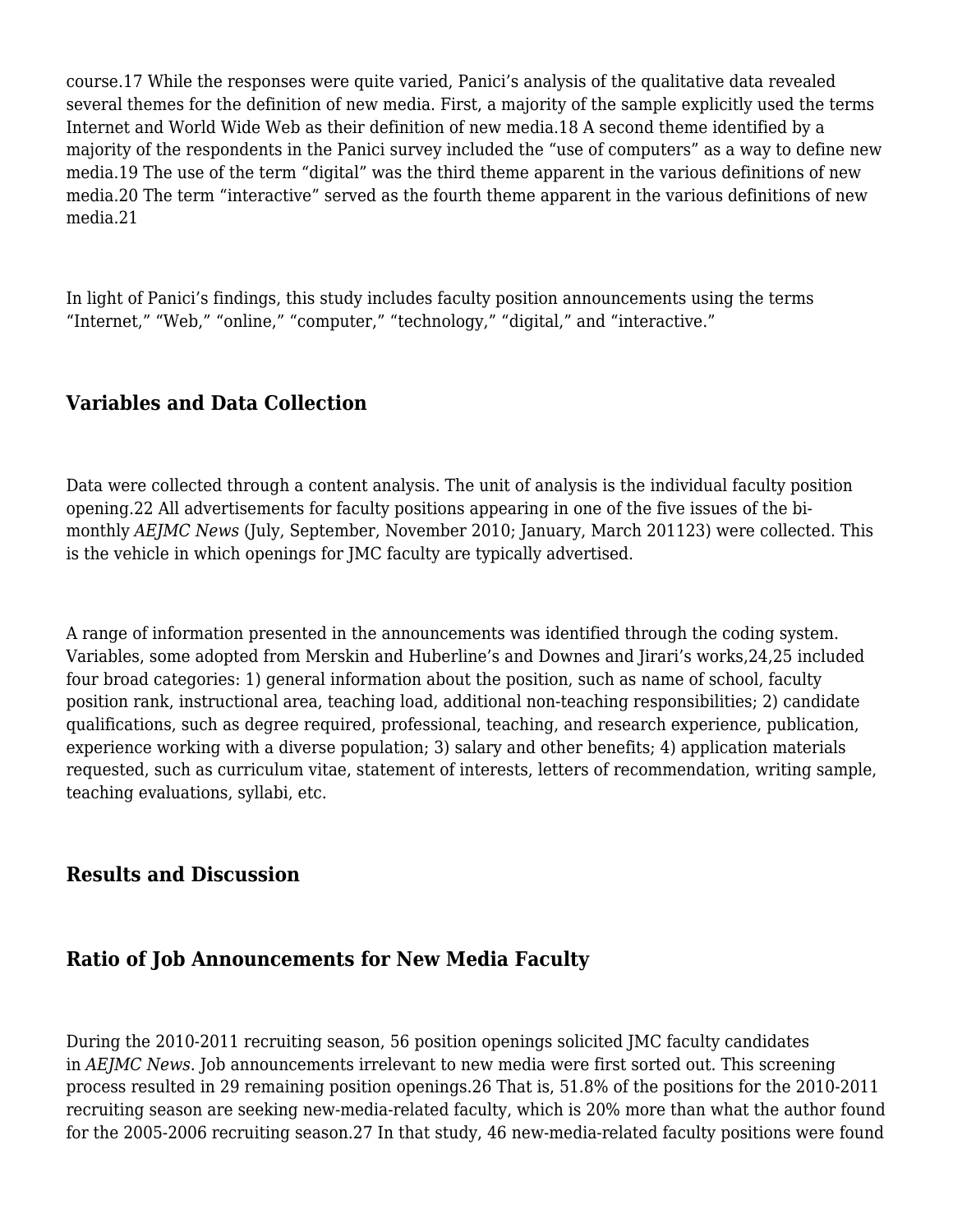accounting for 31% of the total of 147 openings advertised in the *AEJMC News*. That means, despite the considerably decreased number of job openings in the JMC field due to the general economic depression since 2008, the demand for new-media-related faculty has not only remained strong but also become even more prevalent.

To make a rough comparison of these ratios to Downes and Jirari's study for the 1998-1999 academic year, 12 instructional fields that do not belong to JMC, including communication studies, speech communication, organizational communication, interpersonal communication, cross-cultural communication, public speaking, rhetoric, theater, film, persuasion, other and field not indicated, are excluded from Table 2 of Downes and Jirari's 2002 work[.28](#page--1-0) After this adjustment, the ratio of the newmedia related faculty positions in those instructional fields related to JMC is about 20% in that study.[29](#page--1-0)

It can be seen from the above analysis that the demand for new media faculty in JMC has been continuously increasing, which could be reflection of a typical adoption process in diffusion of innovations as described by Rogers.[30](#page--1-0) It is almost certain that the decision stage of this process has passed and we are right in the implementation stage. Revealing the details of this diffusion process relies on future longitudinal studies.

# **General Information about Position**

*Advertising time.* Nearly 66% of the job openings for the 2010-2011 recruiting season appear in the September and November issues of *AEJMC News*, comparing to 72% for 2005-2006. That means fall semester is the prime time for job seekers to begin job-hunting process for starting next year. On the other hand, for academic programs hoping to hire new media faculty members, it means they had better advertise 10 to 12 months in advance of the intended hire so that they will not miss the best candidates in the job market.

*Rank for position.* The largest proportion of positions are for assistant professor openings – 18 of the openings (62%) specifically search for this rank. The remainder indicates a variety of ranks – two full professor positions (6.9%), one instructor (3.4%), one either instructor or assistant professor (3.4%), five either assistant or associate professor (17.2%), and finally two director or dean positions (6.9%). The finding that the assistant professor job openings are the overwhelming majority is consistent to what was found in [Author]'s 2009 work for 2005-2006[.31](#page--1-0)

*Teaching area***.** The new-media-related teaching areas to be covered in these hiring programs can be categorized into three groups: 1) journalism with new media, including Online Journalism, Computer Assisted Reporting, Internet Broadcasting, Digital Media Production, Interactive Storytelling; 2) technology specific, including Visual Communication Technology, Multimedia Development, Interactive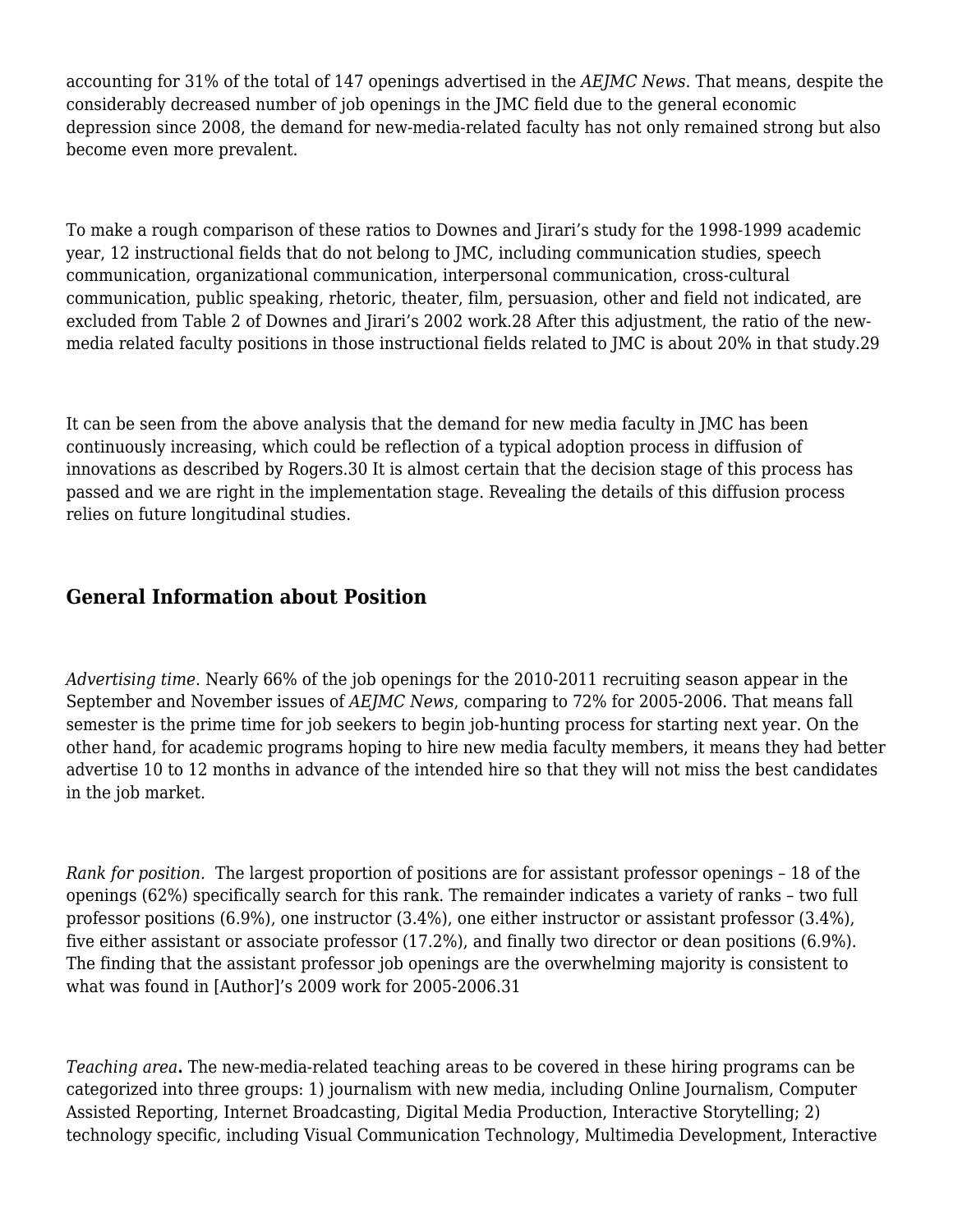Media Design, Desktop Publishing, Web Design and Development, Graphic Design, Game Design, 3D Modeling, Infographics; 3) new media general, including Introduction to New Media, Technology and Society, Computer Mediated Communication, Information and Telecommunications Technology, and Digital Communication; 4) other mass communication sub-areas with new media. Almost 66% of the positions are in search of new faculty to cover the area of journalism with new media. Compared to the 2005-2006 season, what's new in the current recruiting season appears that much more programs are in need of instructors to fill in new media journalism classrooms, which may well be a direct reflection of student enrollment and an indirect reflection of the media industry – this is not surprising, as currently almost all news rooms of different media outlets are moving in the trend toward convergence.[32](#page--1-0)

*Teaching load.* Job applicants may be particularly interested in how many courses they will be expected to teach, in addition to what is to be taught. This is of major considerations for those positions in which demands for research and publication are high or extensive advising and service duties are also involved. Unfortunately, teaching load is rarely mentioned – only one position (3.4%) specifies such information, which is teaching three courses per semester. The teaching load findings in both my 2009 work[33](#page--1-0) and this current study resemble those in Merskin and Huberline's 1995 study in that nearly 94% of the faculty position advertisements did not include teaching load information. It seems employers assume applicants are supposed to find out more information than what a job ad presents from school Website or personal contacts. Or perhaps some schools are afraid advertising heavy teaching loads will scare off applicants. Teaching load information, however, may be critical from an applicant's perspective, and it is not a bad idea if hiring programs clearly presented it in their advertisements.

*Other duties***.** As also noted in [Author]'s, Downes and Jirari's, and Merskin and Huberline's works, most faculty members have responsibilities that go beyond their teaching duties[.34,35,36 A](#page--1-0)nalysis of the data in this study reveals that the most frequently mentioned non-teaching responsibilities are advising students, conducting research, and committee work. Others include supervising student research, developing curriculum, attending faculty meetings, community service, and advising student publications.

# **Candidate Qualifications**

*Degree requirement*. In the 2010-2011 recruiting season, 86.2% of the positions specify degree requirement. Overwhelmingly, most of the institutions are looking for Ph.D.s. Of the positions examined, 48.3% require a Ph.D. and an additional 31% prefer it. Only 6.9% of the job positions required merely a master's degree. Compared to the 2005-2006 season, it appears the employment threshold has risen as more positions are now checking in candidates only if they already hold or expecting soon to earn a Ph.D. pass[.37](#page--1-0)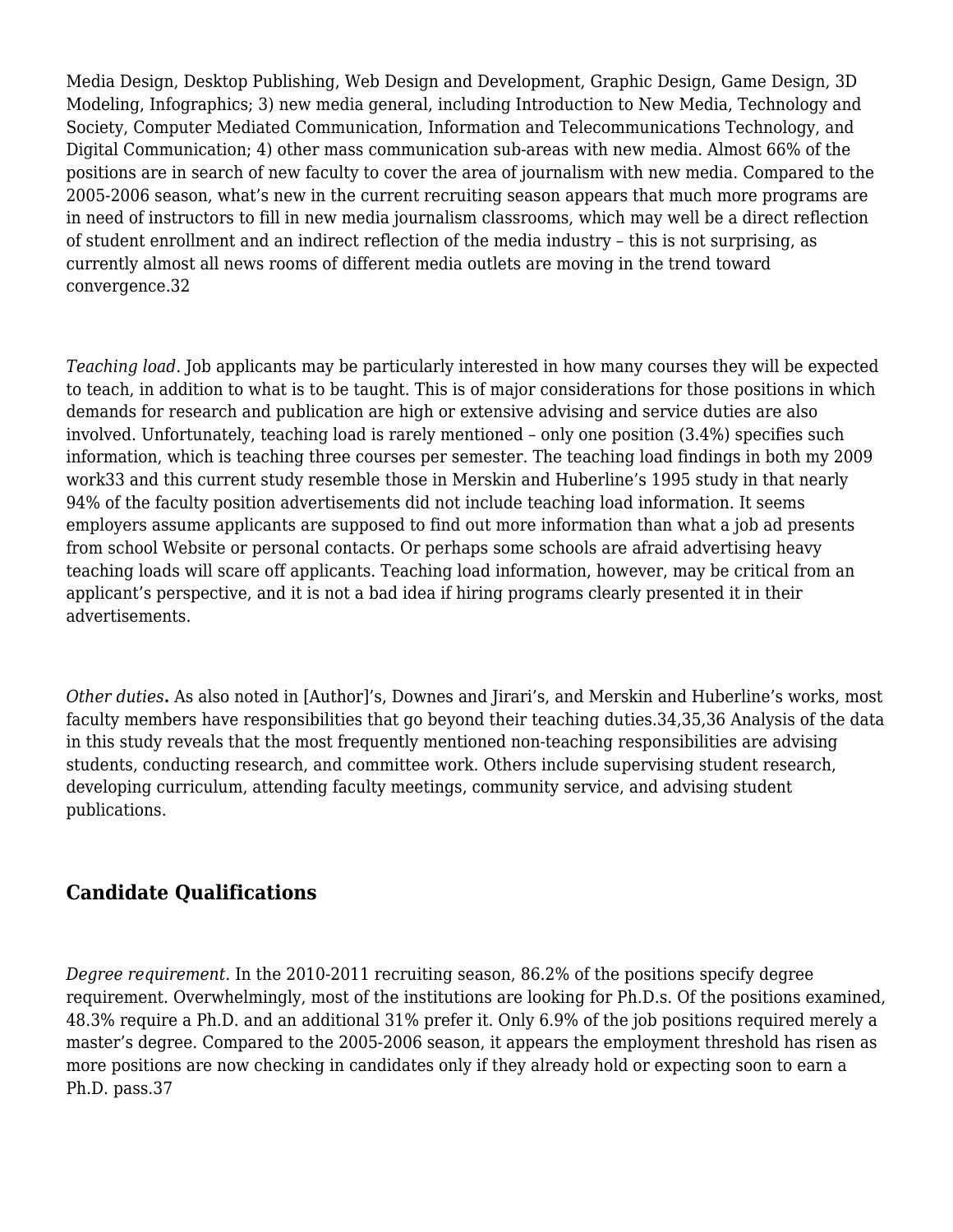*Work experience***.** As for previous work experience, my 2009 study found that in the 2005-2006 recruiting season, nearly half of these new-media-related positions mentioned that they sought candidates with relevant professional experience; teaching experience was required or desirable for 34.8% of these positions; and 15.2% looked for research experience(see *Table 2A*). Compared to my 2009 study in this regard, it is evident that the overall employment threshold has drastically risen: for the 2010-2011 recruiting season, 79.3% of these new-media-related positions mention that they seek candidates with relevant professional experience; teaching experience is required or desirable for 72.4% of these positions; and 51.7% of these openings look for research experience (see *Table 2*). Both studies show that professional experience is more valued, which is not surprising, as JMC schools are usually deemed professional programs. It appears teaching experience is also considered an asset for job candidates. This too, is understandable because, after all, the primary responsibility of most faculty members is to teach classes.

**Table 1***:* Candidate Work Experience 2005-2006\*

|                    | <b>Professional Teaching Research</b> |             |    |             |           |
|--------------------|---------------------------------------|-------------|----|-------------|-----------|
| Frequency %        |                                       | Frequency % |    | Frequency % |           |
| <b>Required</b> 15 |                                       | 32.6        |    | 23.9        | 6 13.0    |
| <b>Desirable 6</b> |                                       | 13.0        | 5  | 10.9        | $1 \t2.2$ |
| <b>Total</b>       | 21                                    | 45.7        | 16 | 34.8        | 7 15.2    |

\*Source from [Author] (2009)

**Table 2:**Candidate Work Experience 2007-2008

#### **Professional Teaching Research**

| Frequency %         |    | Frequency % |    | Frequency % |         |
|---------------------|----|-------------|----|-------------|---------|
| <b>Required</b> 11  |    | 37.9        |    | 24.1        | 3 10.3  |
| <b>Desirable</b> 12 |    | 41.4        | 14 | 48.3        | 1241.4  |
| <b>Total</b>        | 23 | 79.3        | 21 | 72.4        | 15 51.7 |

*New-media specific requirements***.** Besides the aforementioned general qualifications, applicants are expected to have new-media-specific expertise. Basically, some programs require candidates to have a working knowledge of multiple platforms and convergent technologies, or previous experience and a record of scholarly achievement expected in digital media theory and practice. More particularly, some positions prefer candidates with cross-disciplinary backgrounds and experience in media convergence and curriculum areas represented in the field of mass communication, or familiarity with software in the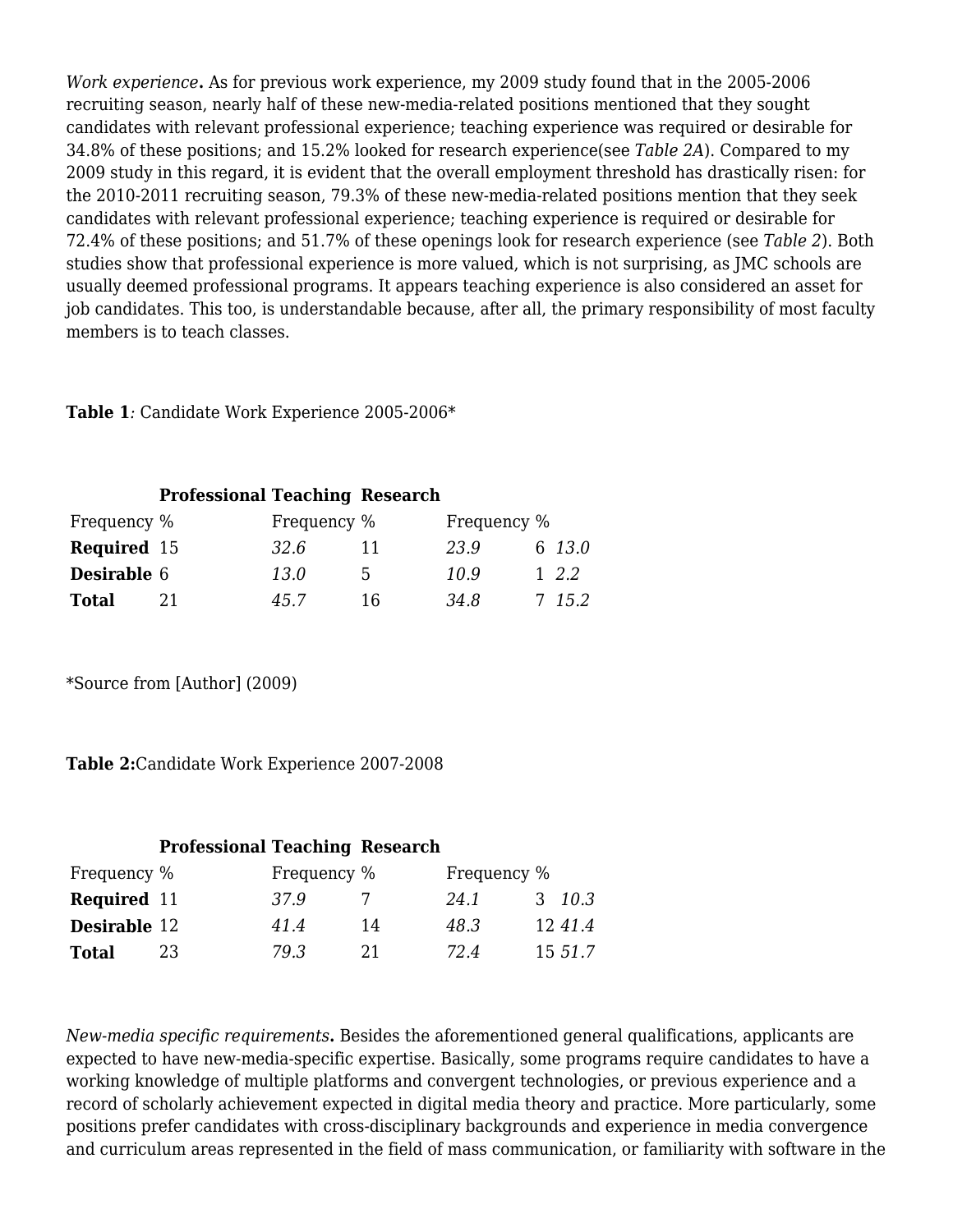areas of digital audio and video editing, graphic design, 3D modeling, and writing for Web. Some announcements further specify that the preferred candidates are those with familiarity with new and emerging media tools, such as mobile Internet and social media.

# **Publications**

It is worth noting that only two of the 29 new-media-related position advertisements mention that publication is required. This is encouraging to Ph.D. students or ABD applicants. Considering the fact that most JMC Ph.D. programs are only three to four years and journal publication is a relatively long process, Ph.D. students or ABDs may not yet have a published work in hand at the time of applying for a faculty position.

*Salary and benefits.* In any employment, salary and benefits are important. Surprisingly, information about salary and benefits are seldom mentioned in these faculty position announcements. Benefit information is missing in almost all these announcements, except for only one vaguely mentioning "competitive" benefits. As for salary, nearly 93% of the announcements do not include such information. In the only two cases in which salary is mentioned, it is simply listed as "competitive," or "commensurate with qualifications."

As also noted in my 2009 work, there seem to be two reasons that salary is not disclosed, one is based on myth and the other on reality.[38](#page--1-0) Merskin and Huberline observed that there is a myth that people teach in colleges and universities for some universal sense of altruism.[39](#page--1-0) That is, they will be redeemed by devoting their lives to serving humankind. In light of the myth, faculty position applicants should be more interested in the opportunities brought about by the position and the chance to serve the educational institution than how much they will be paid. The reality, on the other hand, is that, although budgets are finite and higher education employers, like all business people, know what can be offered and the range within which that figure can fluctuate, they tend not to disclose an exact figure but would rather allow flexibility for negotiation, because they are under the pressure to get the most for their money.[40](#page--1-0),[41](#page--1-0)

#### **Application Materials**

More than 65% of these job announcements specify what documents to include in the application package. The documents applicants were required to include in the application package usually were a combination of materials. Curriculum vitae, application letter, and letters of recommendations are the three most commonly requested documents. Most advertisers required additional items, such as statement of research interests, syllabus and/or teaching philosophy, evidence of teaching effectiveness, diploma, transcript, scholarly writing sample, and honor code.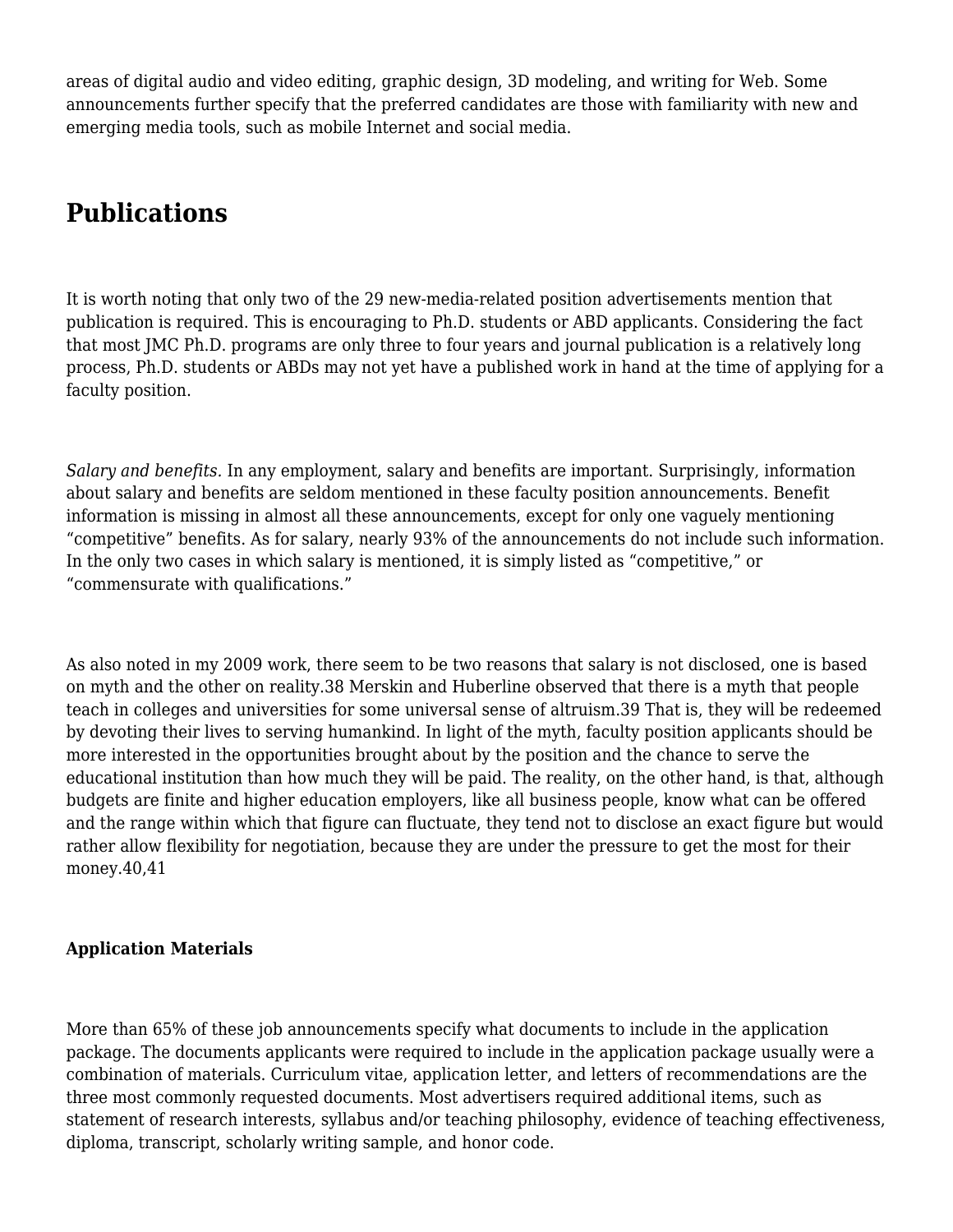# **Conclusions, Limitations and Future Research**

In this study, 56 JMC faculty position openings advertised in *AEJMC News* in the 2010-2011 recruiting season were analyzed, and the results were compared to a similar study for the 2005-2006 season. As expected, the demand for new-media-related faculty is rapidly diffusing in the JMC field. While the percentage of new-media-related faculty positions on the job market has become larger, compared to five years ago, the employment threshold, however, appears to have drastically risen, as many more positions are looking to candidates holding a Ph.D. Meanwhile, having professional, teaching and research experience seems to have become a must.

The job-hunting process for an applicant seeking a position in academia can be daunting. Overall, in accordance with my 2009 work, the results of this study suggest that institutions are seeking Ph.D.s who have established professional careers and accumulated teaching and research experience. In particular, new media positions require extensive new-media-specific expertise. The wish list could be difficult to fulfill, especially among applicants who do not yet have the Ph.D. diploma in hand.

One implication of this study, from a "demanding" perspective, is that JMC programs may have to hire faculty with significant professional experience but without a Ph.D. to meet their immediate need for new media faculty, given the mismatch between the relatively long cycle of doctorate supply and the fast growing demand. This immediate need could also be eased by utilizing part-time or adjunct instructors from the media industries. From a "supplying" perspective, on the other hand, the findings in this study suggest that Ph.D.-producing programs may need to consider actively seeking for candidates with the desired new media experience and expertise into their graduate programs to enhance the supply.

Admittedly, this study is limited in scope – it included one year of new media faculty position advertisements in the *AEJMC News*. It did not examine other vehicles as data source in which advertisements for communication faculty are typically found. It should be pointed out that some JMC faculty openings may be announced in other publications.

However, because the *AEJMC News* is the primary source of JMC faculty position announcements, there is every reason to believe that the results of this study are well representative of the recent hiring trends in the target field. As noted earlier, this present study, along with my 2009 work, are parts of an on-going larger project, which will cover longer time period, and more data sources.

In future research, further exploration may help paint a more detailed, richer picture of the hiring trend. For example, "specialization" may be used as a new variable to break down the JMC area as a whole to see if significant differences exist across the specializations, such as advertising, public